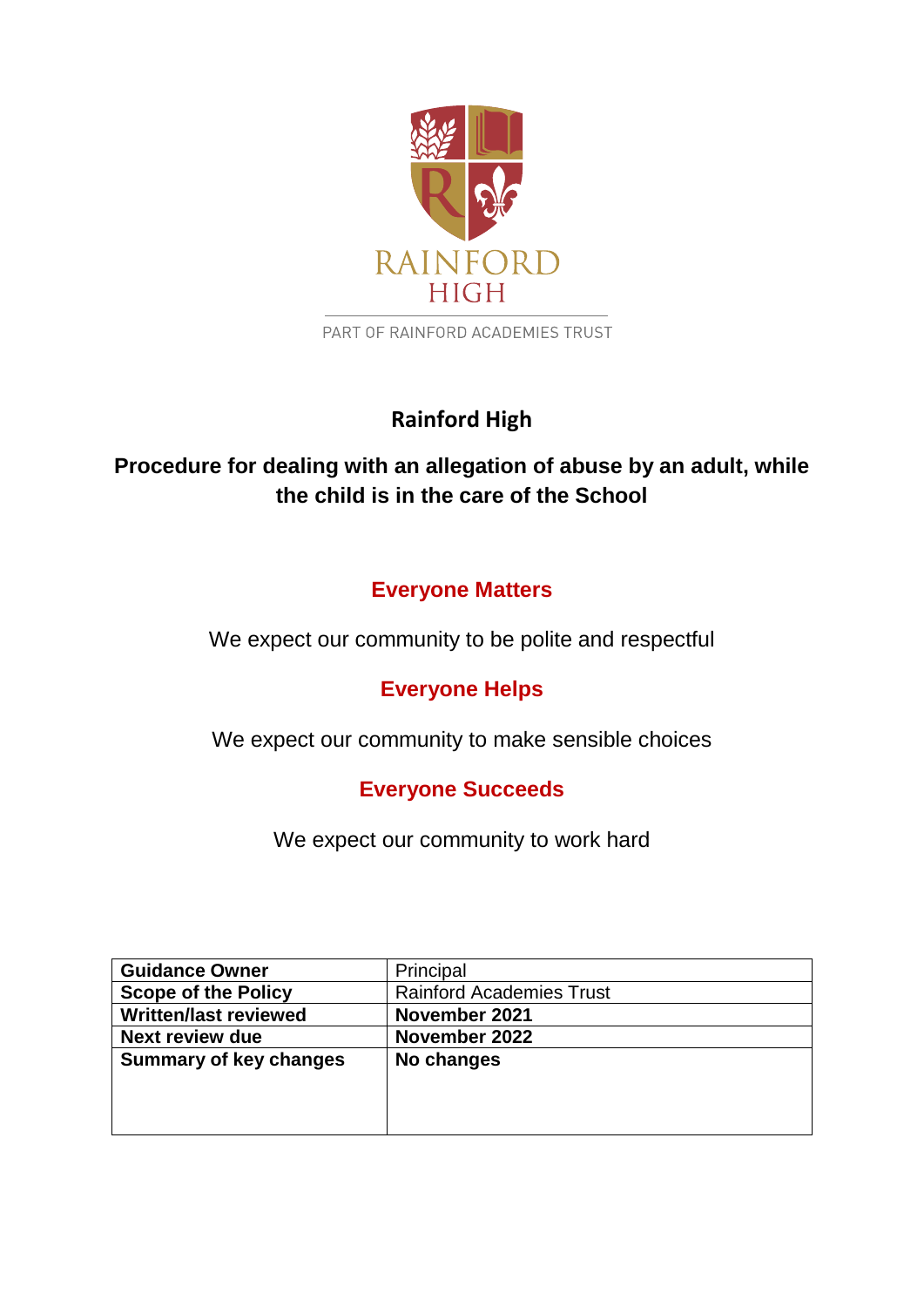### **Procedure for Dealing with an Allegation of abuse, while the child is in the care of the school**

#### **Introduction**

In September 2002, the National Employers' Organisation for School Teachers (NEOST) and the Teacher Unions jointly produced guidance on Education Staff and Child Protection: 'Staff facing an allegation of abuse'. This guidance has been used as a source to inform the production of this document.

Supplementary guidance papers have been produced in January 2004. by the National. Network of Investigation and Referral Support Co-ordinators. These documents are attached as appendices in order to provide additional information for Principals.

In all cases such allegations must be reported immediately to the Principal unless the Principal is the person against whom the allegation is made.

#### **NOTE:**

- $\triangleright$  In all subsequent sections of this guidance the term 'Principal' is used. In a situation where the Principal is the subject of the allegation the Chair of Trustees liaises with the LEA (who take the lead) in order to maintain an oversight of the procedures followed.
- $\triangleright$  Where the term 'member of staff' is used the same actions are appropriate for any adult who is working with children from the school.
- $\triangleright$  In the case of an allegation against any other adult who is on school premises, advice should be taken as to the appropriate course of action.
- $\triangleright$  Experience has shown that early and ongoing dialogue between the Principal and the LEA had helped to ensure that good communication is maintained between key agencies involved, and has prevented unnecessary stress for those individuals directly affected by the situation.
- ➢ The Personnel Manager and the Designated Officer for Child Protection work in close collaboration in this field. The Personnel Manager has the key role in relation to the management of staffing issues, and the Designated Officer for Child Protection will advise on child protection considerations.

#### **1. INITIAL ACTION**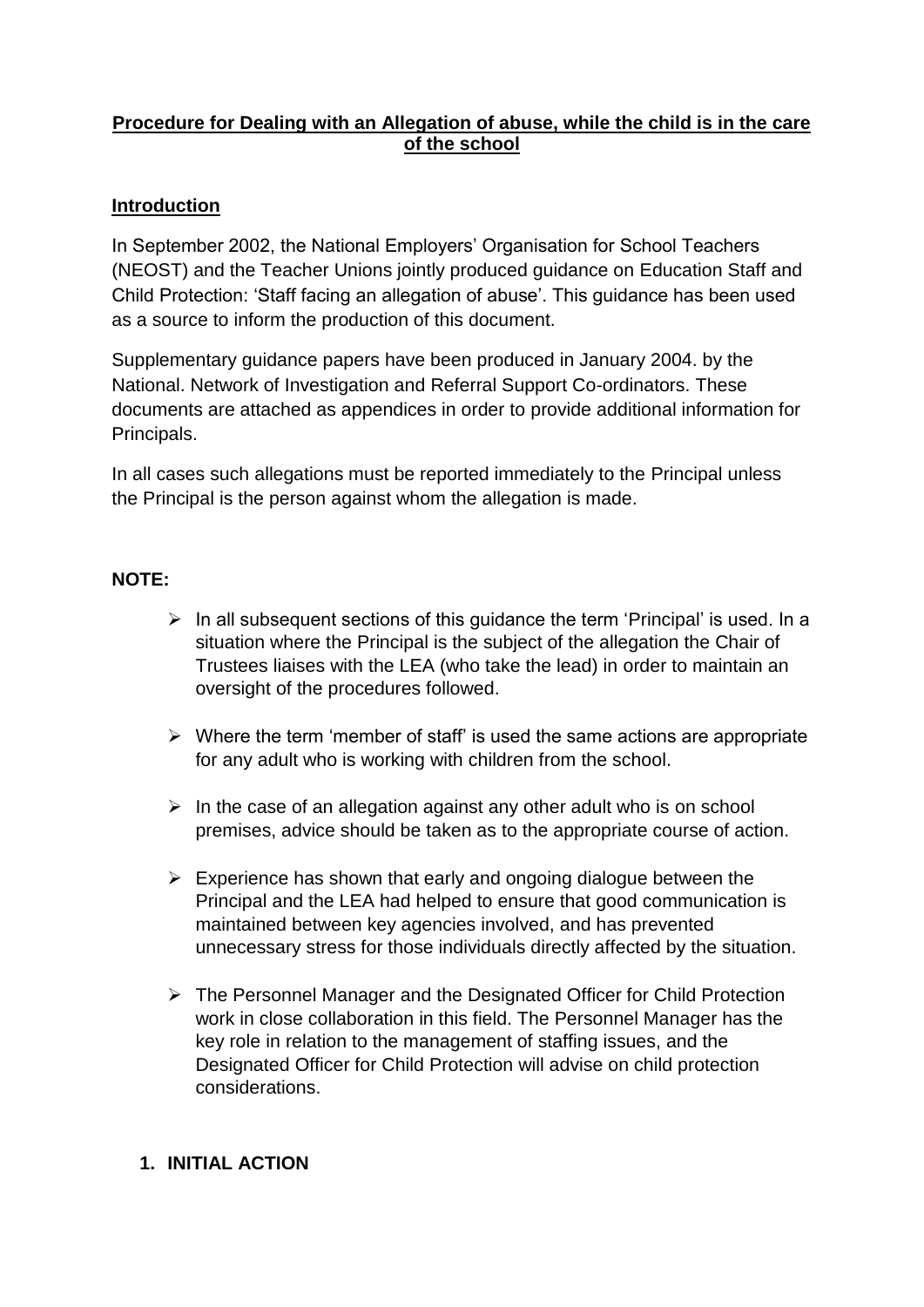- 1.1 Immediate consideration should be given to any need for medical assistance and for seeking medical evidence of suspected or alleged abuse in accordance with the child protection procedures.
- 1.2 In responding to the child, account should be taken of the age and understanding of the child and whether the child and/or others may be at risk of significant harm.
- 1.3 The Principal should obtain a written and dated record of all the points raised by the person making the disclosure, using where possible the child's own words. The note should be signed and include dates, times, context, locations and the names of potential witnesses. This should be retained, as it would be required in the event of any subsequent criminal or civil court proceeding. Additional guidance on listening to children is provided in the LEA handbook on Safeguarding and Protecting Children.
- 1.4 Consultation with the Personnel Manager or the Designated LEA Officer for Child Protection (LADO) should take place at this stage in order to agree how to take the matter forward.

## 2. **ASSESSMENT OF THE SITUATION**

2.1 Following the initial actions, the Principal should undertake an initial assessment of the situation in order to clarify the context of the allegation. **This is not an investigation to determine guilt or innocence, but merely to determine if the incident could have happened.**

Only if the allegation is DEMONSTRABLY false would further inquiries not be warranted.

- 2.2 Such an assessment may include making enquiries of other staff or pupils on a confidential basis. For example:
	- $\triangleright$  Were the child/young person and member of staff in contact on that day?
	- ➢ Were there any witnesses?
	- ➢ What were the times, dates, locations?

This initial assessment may also include scrutiny of any relevant CCTV footage and the secure storage of any such footage.

**NB Whilst it may be appropriate to gain contextual background information from the child and adult, it is important that on no account should the child making the allegation or the adult against whom the**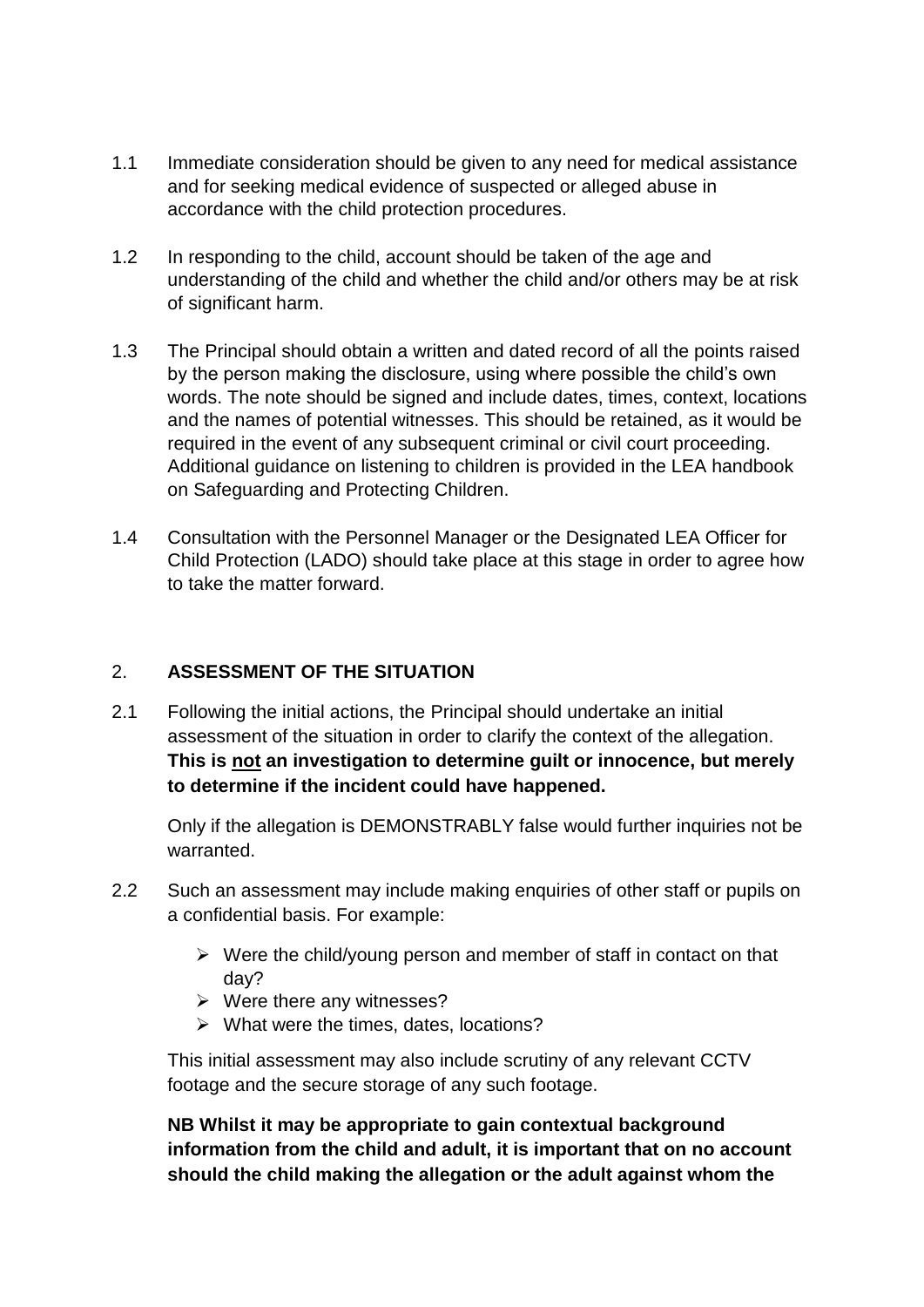**allegation has been made, be formally interviewed, as this can prejudice any potential police investigation. In some situations it would clearly not be appropriate to alert the adult concerned or require a written account from them.**

**Principals should preserve any evidence that may support or negate the allegation, but should not seek out medical evidence.**

As a result of the initial consideration, there are three potential courses of action.

**(A) Child Protection Referral to Social Services.**

**(B) Disciplinary action.**

### **(C) The allegation is without foundation**

- 2.3 If it becomes apparent at any stage of the assessment, that the incident could have happened, all inquiries into the incident MUST cease. Advice must be sought from the Personnel Manager or the LEA Designated Child Protection Officer. Further guidance can be found in the appendix of this document.
- 2.4 There should be early communication with parent(s)/carer(s) to inform them of the intended course of action. It is important to ensure that parents/carers are clear about the mechanisms for making a complaint if they should feel dissatisfied with the intended course of action. The discussion with parents/carers should be followed, at the appropriate time, by a letter of confirmation which parents can be asked to sign and return if they are satisfied.
- 2.5 Principals should be aware that other agencies may become involved if they are contacted directly by a child/parent/ carer/ witness, and this may have an effect on the course of action.
- 2.6 Advice should be sought on whether or not the adult should be made aware of the allegation. In some circumstances this could prejudice the investigation process.
- 2.7 If it is agreed that the member of staff should be made aware of the allegation, they should also be advised to contact their union. The person should be informed that whatever the initial assessment made by the Principal, concerns could be raised directly with police/social services by other parties (see section 7). If the police/social services become involved, a Strategy Meeting will decide the course of action to be taken. The Principal's assessment of the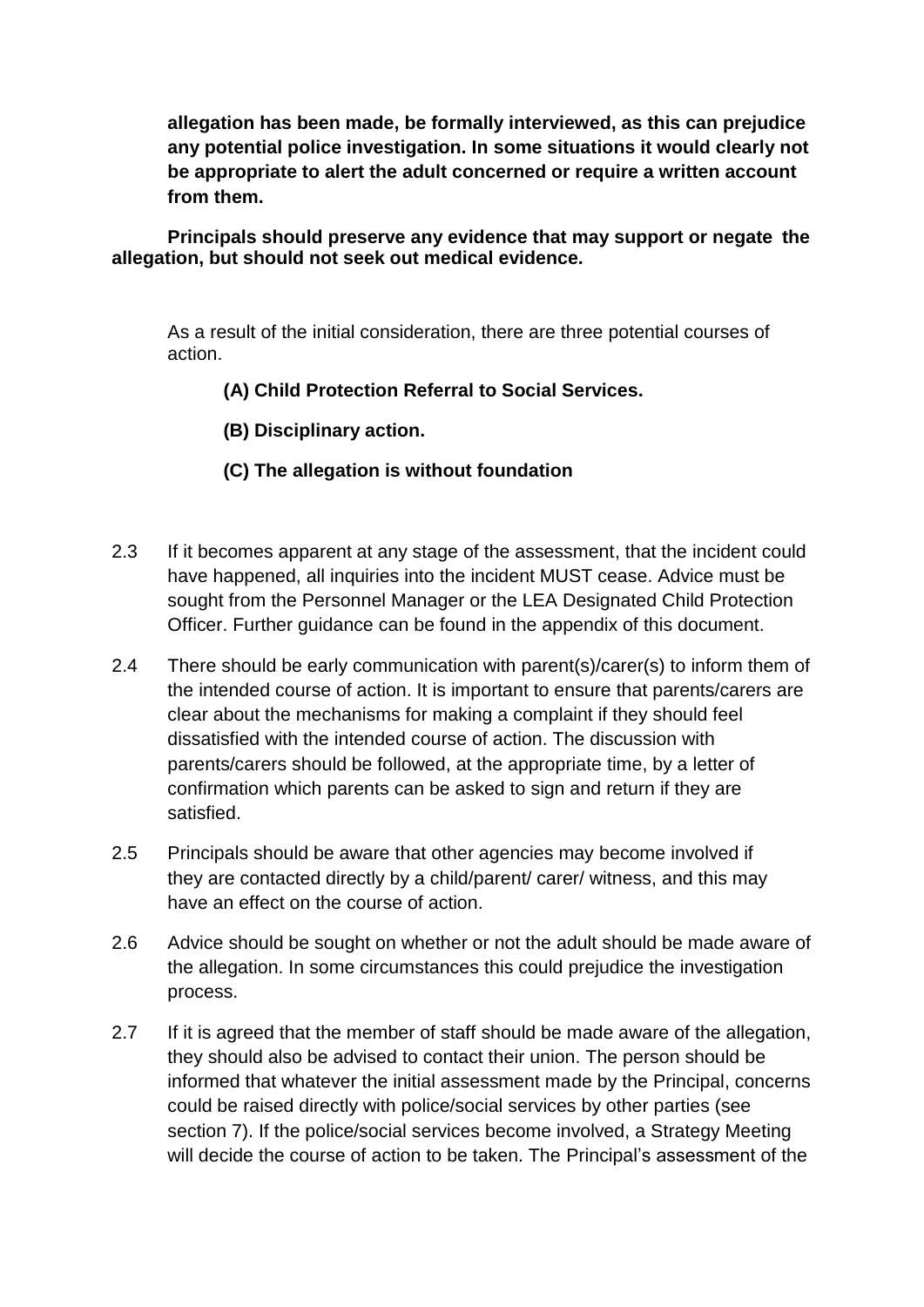situation will be communicated to Social Services, and the Principal will be invited to attend the meeting.

- 2.8 Consideration should be given throughout the proceedings to the management of interactions between the parties involved in the situation. It is suggested that the Principal should make another senior member of staff aware of the situation (in the strictest confidence) to ensure cover in the event of the Principal's absence.
- 2.9 Where the allegation relates to the use of reasonable force to restrain a pupil, in accordance with the Education Act 1996 and DfEE Circular 10/98, it will be appropriate for the Principal to deal with the matter at school level. An allegation of assault beyond the use of reasonable force would, however, need to be dealt with in accordance with the local Child Protection Procedures. The LEA is currently updating the policy for Physical Intervention, and is implementing a training programme to support schools in this area of work.

### 3. **(A) Child Protection Referral to Social Services**

- 3.1 The priority must be to determine whether the child has suffered, is suffering, or is likely to suffer significant harm. If this appears to be the case, there should be an immediate referral by the Principal to Social Services using existing Child Protection Procedures. The LEA Designated Officer for Child Protection should be consulted/notified. Where the Principal is the subject of the allegation there must be consultation between the Personnel Manager/ LEA Designated Officer and the Chair of Trustees as to how to take the matter forward. Parents/carers of the child should be informed of the actions taken and consideration should be given as to whether it is appropriate for the child to remain in school.
- 3.2 As a result of such a referral, a Strategy Meeting will be called by the Police and Social Services. This meeting is set up to:
	- ➢ Share information
	- $\triangleright$  Determine the need for an investigation
	- ➢ Allocate roles and tasks
	- $\triangleright$  Consider the support needs of the child and member of staff
	- ➢ Agree information management
	- ➢ It includes representation from Police, Social Services, LEA and the Principal will normally be invited to attend.
- 3.3 If a child protection investigation by the Police/Social Services is to be undertaken it must take priority over any disciplinary process. This process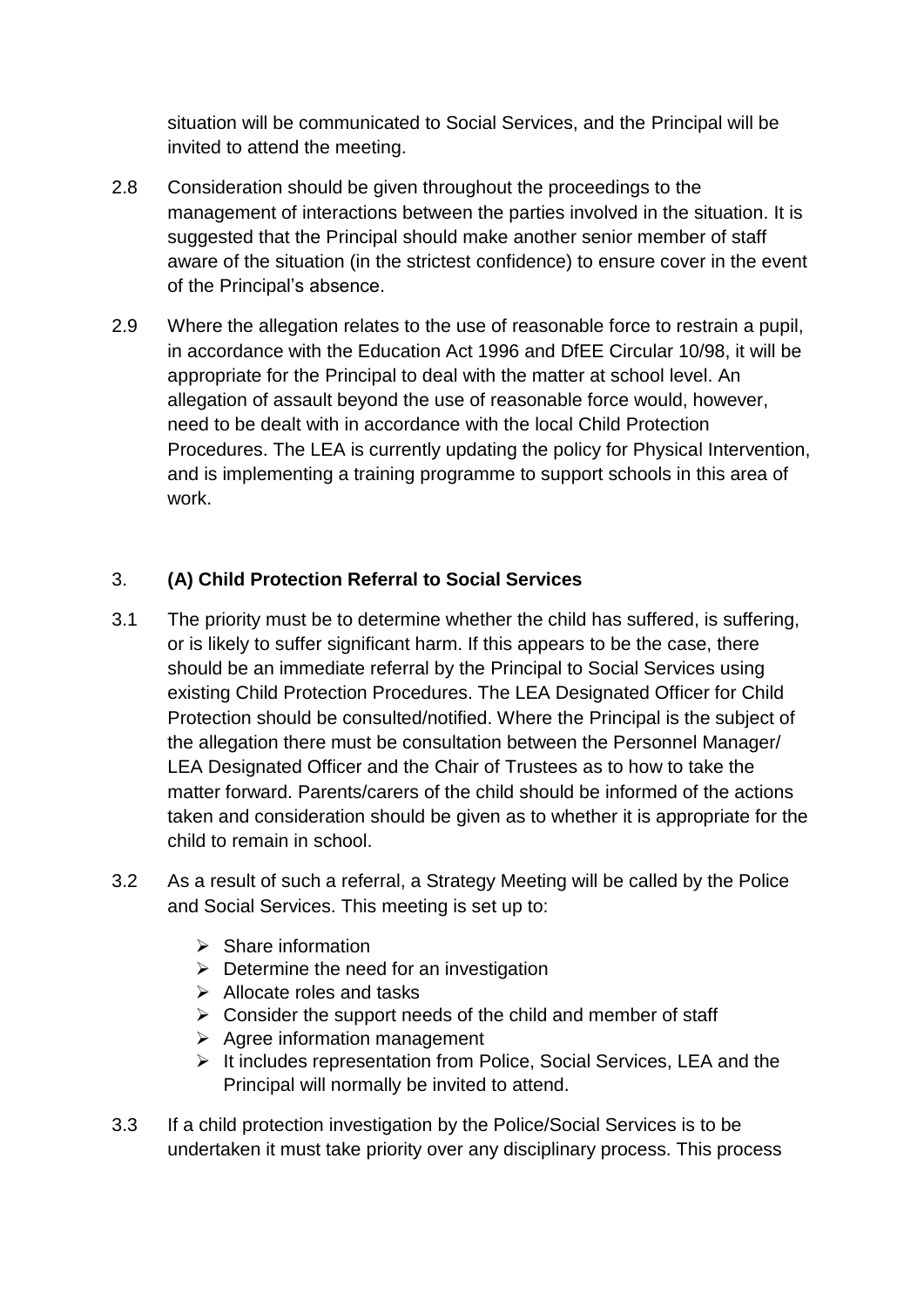should be held in abeyance pending the completion of the external investigation.

3.4 If an investigation is to take place, the St Helens ACPC Child Protection Procedures will be followed

3.5 After consultation with the police, the Principal should inform the member of staff against whom the allegation has been made of the possible courses of action as soon as possible, and advise him/her to contact their trade union if he/she has not already done so. The support needs of the member of staff should be given careful consideration.

- 3.6 The Principal should inform the child, children and parents, where it is appropriate, of the possible courses of action at each stage.
- 3.7 If no further action is taken following the investigation, it may still be appropriate to consider the need for disciplinary action.

## **4. (B) Disciplinary Action**

- 4.1 Any disciplinary procedure is separate from child protection investigations. Whilst the disciplinary process may be informed by child protection investigations, the child protection procedures have different objectives from the disciplinary process.
- 4.2 An internal investigation running alongside a child protection investigation is not good practice and so, should be held in abeyance pending the outcome of any investigation by the police and social services. An external investigation must take priority.
- 4.3 Once the external investigation is completed, the Principal should take advice from the Personnel Manager regarding any action to be taken in accordance with the school's disciplinary procedure. This would then require the Principal to conduct an investigation. If an investigation is to take place the Principal should inform the member of staff of the allegation and pending investigation and advise him/her to contact the relevant trade union. Support and advice will be provided by the Personnel Section.

#### **5. Considering whether suspension is appropriate:**

5.1 In both situations A and B, it may be necessary to consider the suspension of the member of staff against whom the allegation has been made. Any suspension should take place in accordance with the LEA Disciplinary Procedure, and advice and support should be sought from the Personnel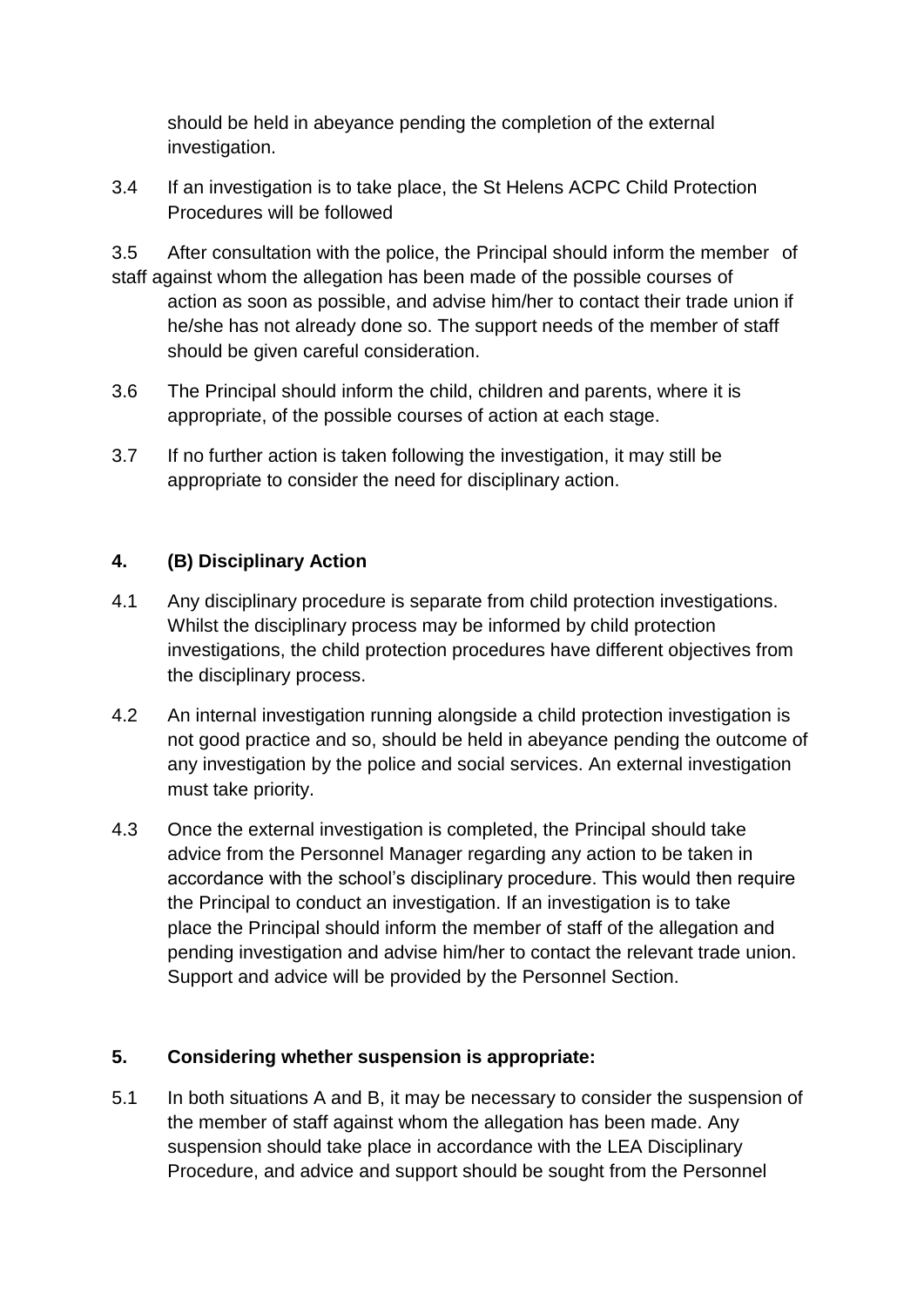Manager. There should be no automatic decision to suspend, the full circumstances will be taken into account before any decision is made, as it is recognised that suspension can have a substantial detrimental effect on the adult's career and private life.

- 5.2 Suspension may be considered at any stage of the investigation. A Change of duties/location or removal of contact with pupil may also be used as an alternative to suspension. Once again, advice should sought from the Personnel Manager.
- 5.3 A full written record of the assessment should be made, whether or not the decision is made to suspend the adult.
- 5.4 If the decision is made to suspend, the adult should be provided with a named contact person for support, advice and information.

#### 6. **(C) The Allegation is clearly without foundation**

- 6.1.1 Following careful consideration and advice from the Personnel Manager or the LEA Designated Officer for Child Protection, it may become clear that the allegation made cannot be true.
- 6.2 In this case the Principal should consider the following:
	- $\triangleright$  It should be borne in mind that if a child has made an obviously false allegation, this may be a strong indicator of abuse elsewhere which requires further exploration.
	- $\triangleright$  The need for counselling and/or support for the child/children/adult who made the allegation. In particular, this should take into account the needs of a child/children where a malicious allegation has been made. The LEA Designated Officer for Child Protection will assist schools in this situation, so that support can be accessed from an appropriate service.
	- $\triangleright$  If no further action is to be taken under disciplinary or child protection procedures, the member of staff should be informed in writing of the allegation and the fact that there will be no action. The member of staff should be allowed to have their trade union representative or a friend present at the meeting.
	- $\triangleright$  That the member of staff is aware of the availability of informal professional advice or counselling. The main source of counselling within the LEA is the Occupational Health Service.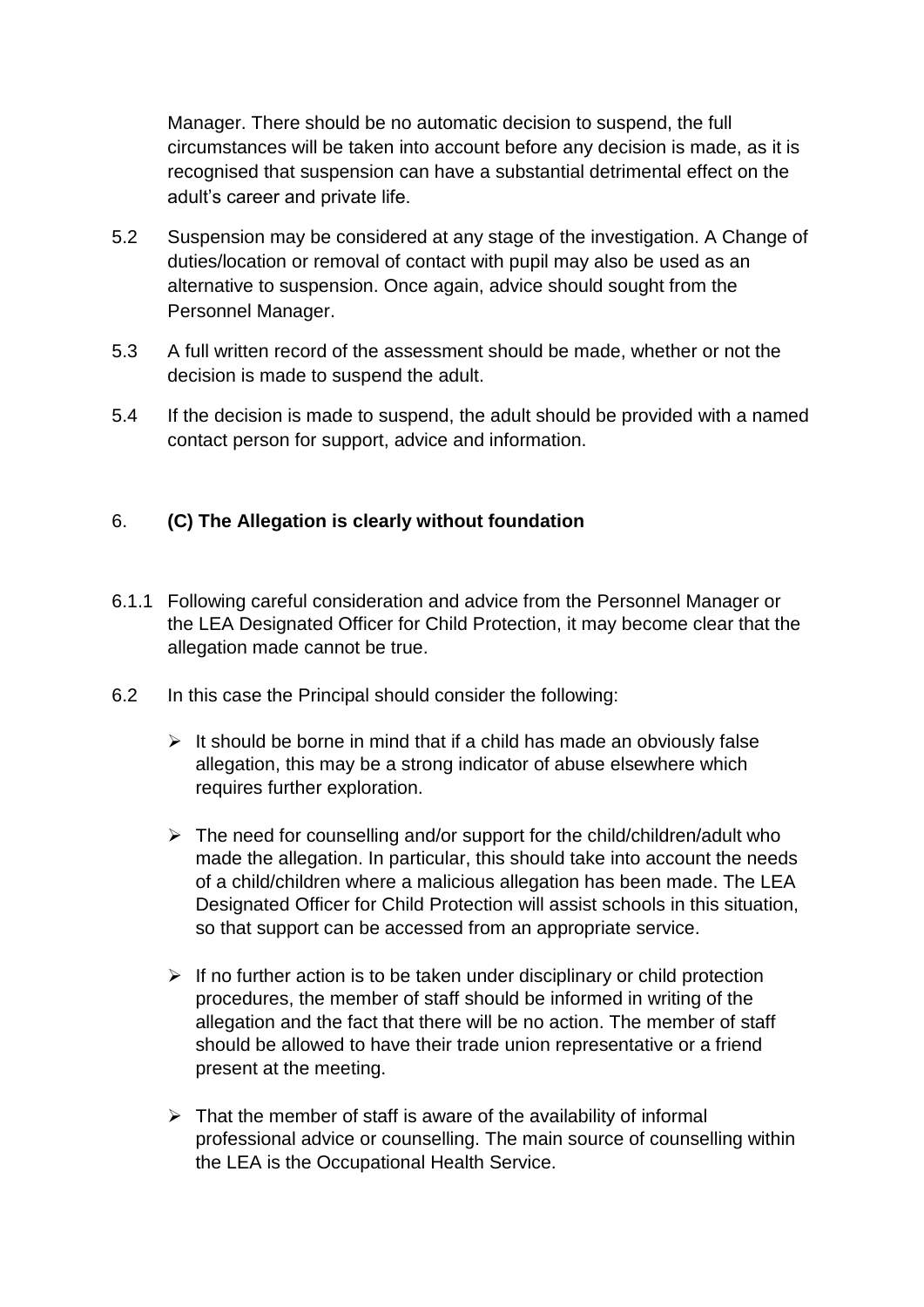- $\triangleright$  The allegation may represent poor practice, and, in this case, relevant training and support should be provided.
- $\triangleright$  The parents of the child should be informed in writing of the allegation, the outcome of the Principal's consideration, and the fact that a record has been made.
- $\triangleright$  If the allegation is proved to be malicious any sanctions to be applied need to be exercised with discretion according to the context of the situation and based on secure knowledge.
- ➢ Any sanction imposed on a pupil who has made a malicious allegation, or who perpetrates allegations that are malicious, should be consistent with the school's published Discipline Policy. Advice may be sought from the LEA Exclusions Officer.

Further guidance on managing the aftermath of unsubstantiated allegations is included in the LEA Child Protection Handbook.

- 6.3 For future reference, a written record should be prepared which sets out the sequence of events, actions taken and the reasons for the conclusion that the allegation is without foundation. One copy should be given to the member of staff and one retained in the Personnel file at the school. A copy should also be placed on the child's file.
- 6.4 In the event of repeated allegations which are found to be malicious, parents will be notified in writing on each occasion of the outcome of the Principal's consideration and the action that has been taken in response to the allegation.

### 7. **Allegation/Disclosure (involving a member of school staff) made outside the school**

There are situations when an allegation is made or re-emerges outside the school setting. For example: a dissatisfied parent contacts the police; a child makes allegation to parent/ social worker/ voluntary worker.

- 7.1 If the allegation is made to any agency other than Social Services, the matter will be reported directly to Social Services. The social worker will inform the Team Manager who will:
	- $\triangleright$  Inform the police
	- ➢ Make DIRECT contact with the Principal of the school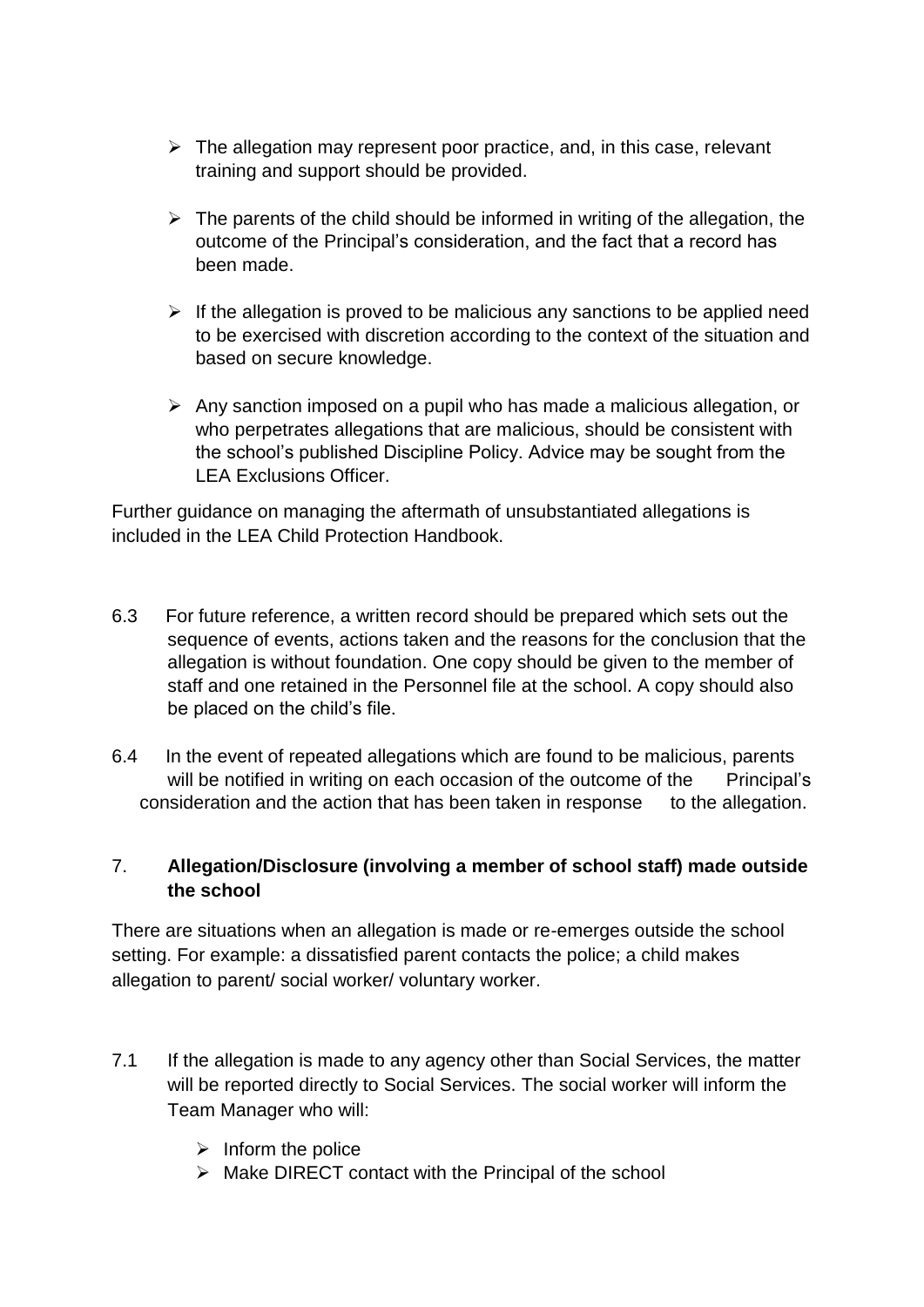- ➢ Inform the Social Services Child Protection and Review Unit
- ➢ Inform the LEA Designated Officer for Child Protection
- 7.2 The Social Worker will:
	- ➢ Check Social Services records for any relevant information
	- ➢ Talk to the child (if this is to take place in school, parent/carer permission must be gained).

7.3 If the Principal is undertaking an initial assessment, this should be stopped pending the outcome of any Strategy meeting. The police will require all notes, as they are liable to disclosure in any criminal or civil proceedings. Records should be signed and dated, e.g. written accounts of the incident.

- 7.4 Police and Social Services will decide if and when a Strategy meeting will take place. The discussion with the Head will inform this decision, and the Head teacher will be invited to attend. A strategy meeting has a focus on the child and the course of action which will be necessary to protect the child from the danger of significant harm. The child and any child witnesses may be involved in a video interview.
- 7.5 If an investigation is to take place, this will follow the St Helens ACPC Child Protection Procedures 2000. All schools have a copy of this document.

## **Supply Staff and Volunteers**

We will follow the full procedures and processes for all allegations against supply agencies and volunteers.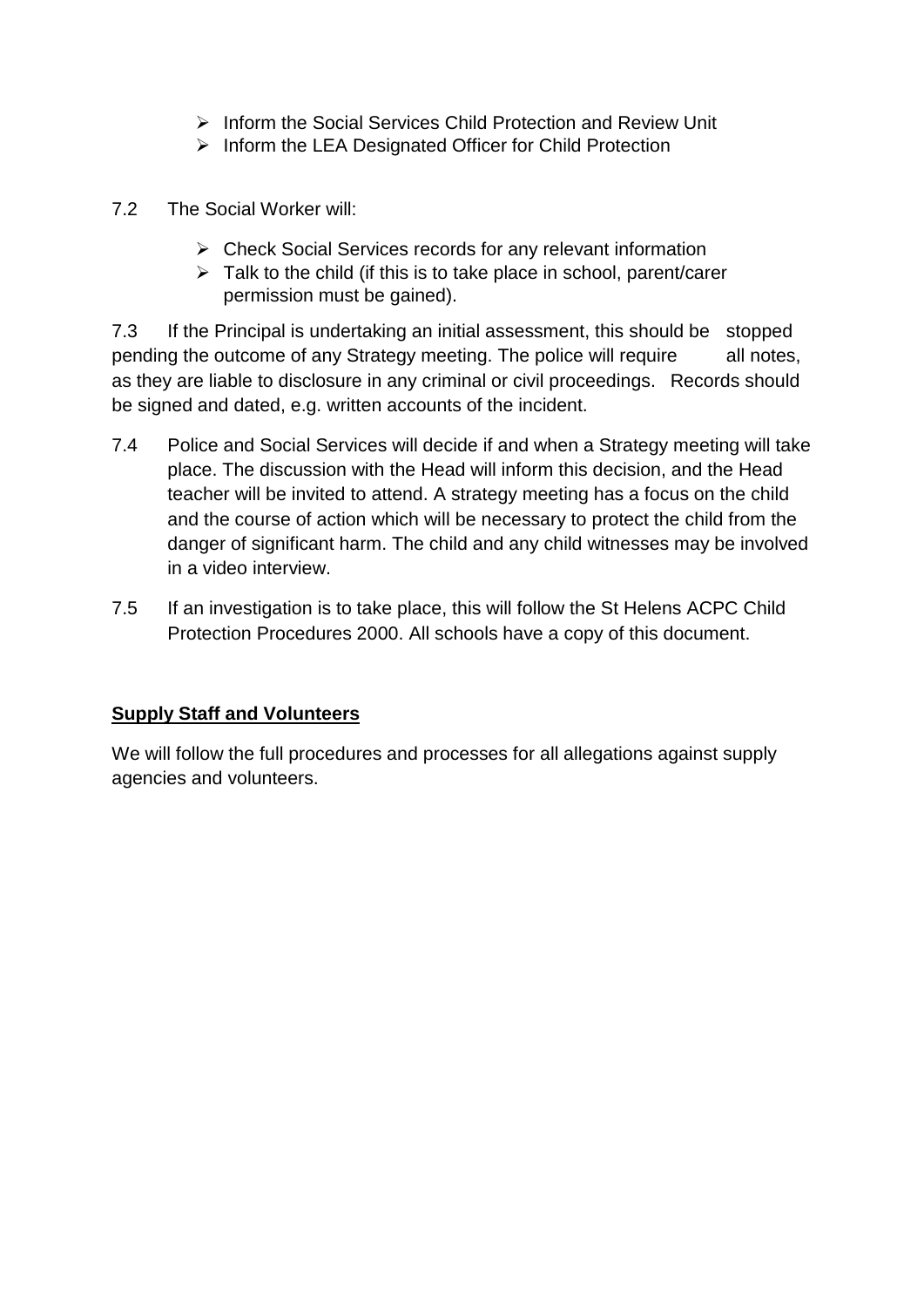

£.

#### **Procedure for dealing with an allegation of abuse by an adult while the child is the care of the School – Flow Chart 1**